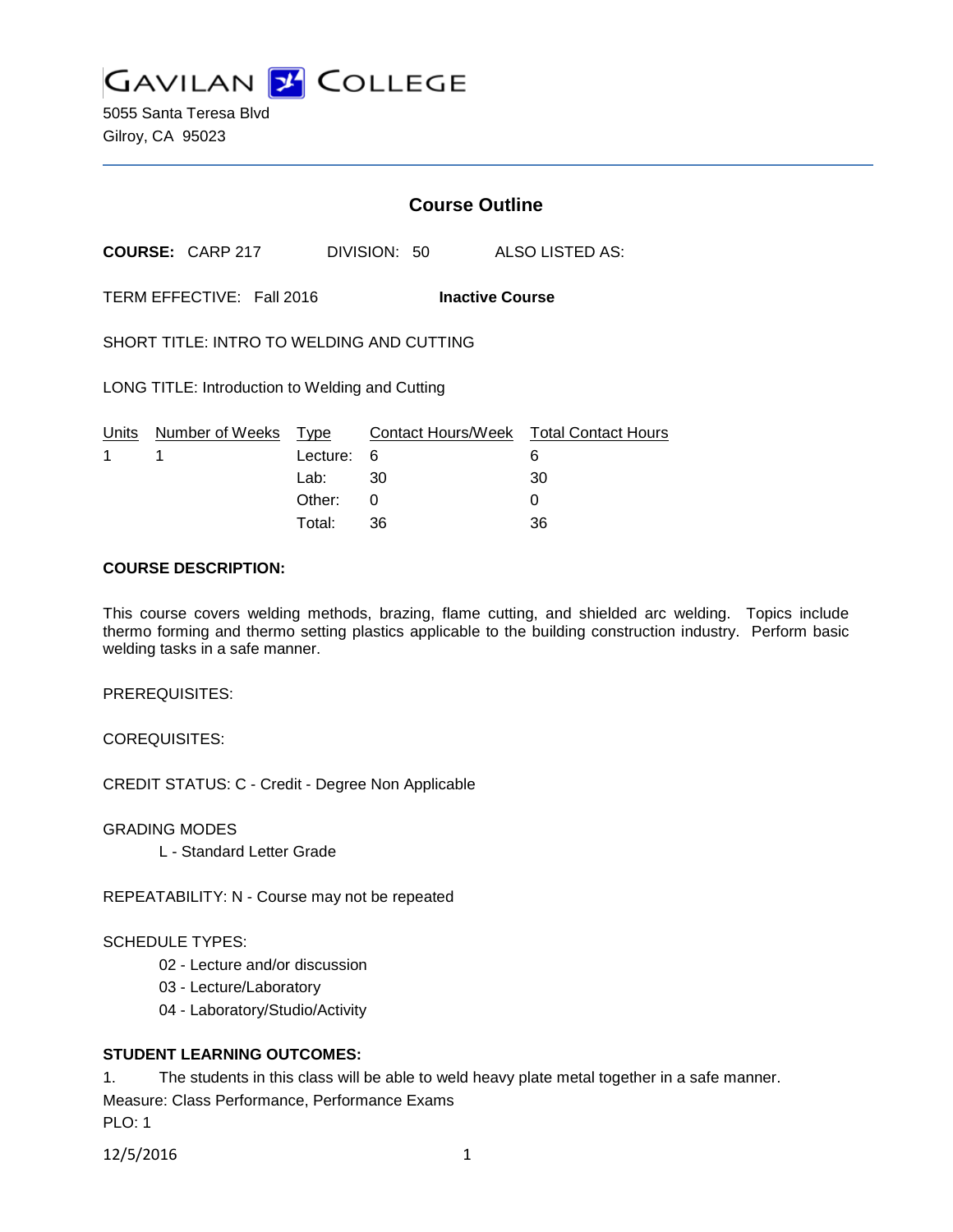ILO: 3, 7 GE-LO:

Year assessed or anticipated year of assessment: 2012-13

2. The students in this class will be able to set up a welding machine and weld using proper techniques.

Measure: Quizzes, Written Exams,

PLO: 1

ILO: 3, 7

GE-LO:

Year assessed or anticipated year of assessment: 2012-13

## PROGRAM LEARNING OUTCOMES:

1. Demonstrate journey level skills, including those skills necessary to build all concrete infrastructures that comprise the California transportation system.

2. Locate on the blueprints and in the specifications, the information needed to construct various types of structures and assemble its various components.

3. Perform horizontal layout and vertical layout of wood framed wall components. Install interior and exterior trims and moldings. Construct various types of roofs and stairs.

## CONTENT, STUDENT PERFORMANCE OBJECTIVES, OUT-OF-CLASS ASSIGNMENTS

Inactive Course: 11/28/2016

Out-of class assignments: For each topic, the student will read chapters and do homework assignments at the end of those chapters.

### 2 lec/10 lab

- a. Controls for common hazards
- 1. Personal protective equipment
- 2. Fire prevention
- 3. Welding or cutting on containers or pipes
- 4. Toxic substances
- 5. Confined space
- 6. Training and supervision
- b. Oxyacetylene Cutting
- 1. Oxyacetylene equipment
- 2. Safety precautions
- 3. Equipment setup
- 4. Operation of the equipment
- a. Adjusting the flame
- b. Testing the flame
- c. Relighting the torch
- d. Shutting off the torch
- 5. Cutting process
- a. Supply of fuel
- b. Selecting the cutting tip
- c. Cutting of steel
- c. Welding
- a. Types of welding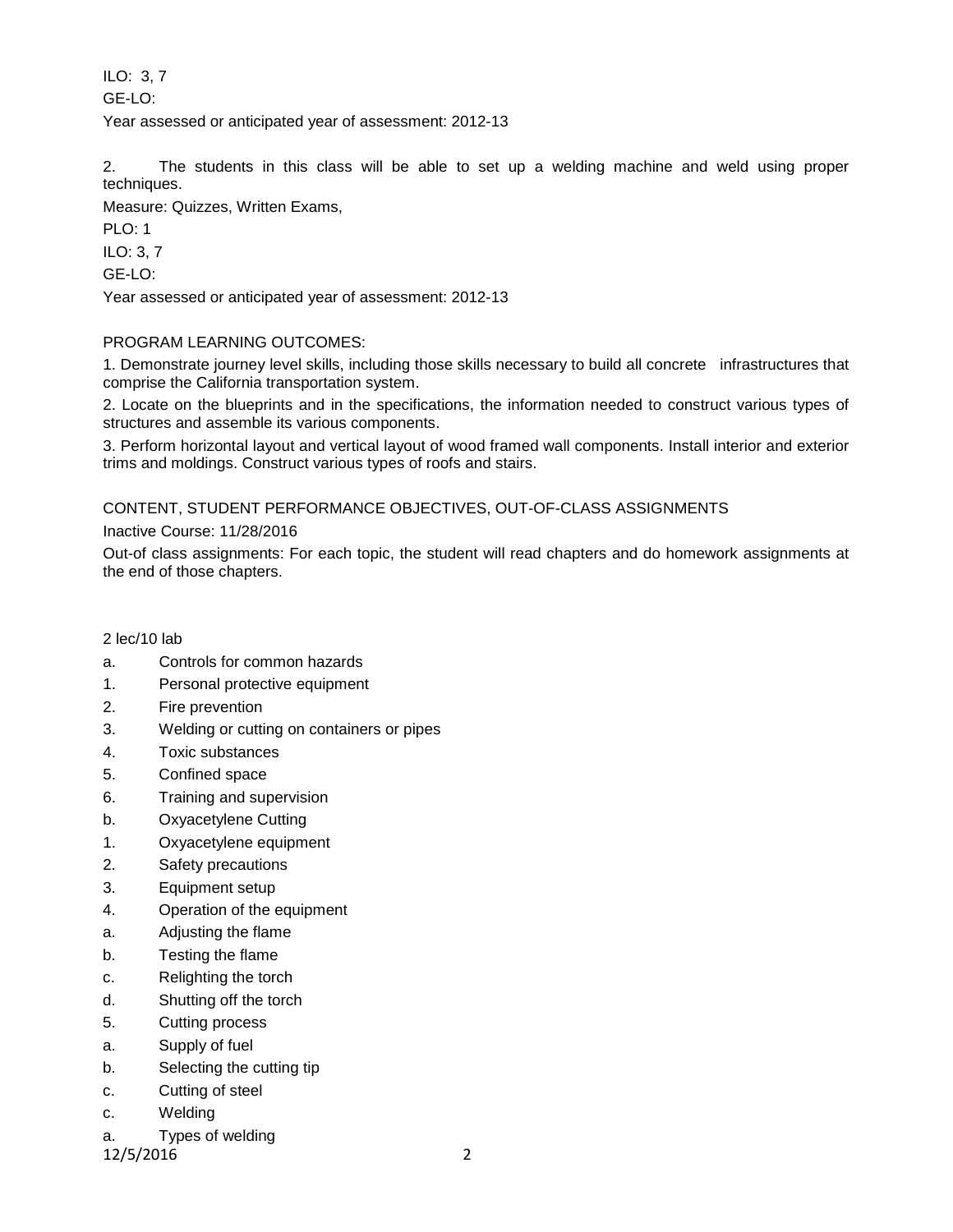- b. Welding terminology
- c. Safety in welding
- 1. Eye protection
- 2. Helmet and goggles
- 3. Clothing
- 4. Screens or shields

SLO: The student will demonstrate the safe procedures in assembling and using cutting and welding equipment.

The student will set up, light, and adjust the flame of an oxyacetylene torch. Use the torch to make straight and bevel cuts and to pierce and cut holes in 3/8" mild steel plate.

Assignments: Read the chapters covered in the lecture and do the homework exercises at the end of the chapters. Answer the study guide questions on the assigned subject.

Set up, light, and adjust the flame of an oxyacetylene torch. Use the torch to make straight and bevel cuts and to pierce and cut holes in 3/8" mild steel plate.

Demonstrate the safe procedures in assembling and using cutting and welding equipment.

2 lec/10 lab

- d. Arc welding
- 1. Electric arc
- 2. Electric current
- 3. Arc welding machines
- 2. DC welders
- 3. AC welders
- 4. Electrodes
- 1. Types of electrodes
- 2. Polarity
- 5. Safety precautions
- a. Radiation
- b. Toxic fumes
- c. Electric shock
- d. Spattering
- e. Fire
- 6. Welding techniques
- a. Preparing the metal
- b. Striking an arc
- c. Forming an arc
- d. Controlling bead formation
- e. Controlling arc blow
- f. Regulating current and voltage
- e. Electrodes for shielded metal arc welding
- 1. What is an electrode
- 2. Identifying electrodes
- 3. Selecting the correct electrode
- 4. Deposition of electrodes
- 5. Conserving and storing electrodes
- 6. Types of mild steel electrodes
- 7. Iron powder electrodes
- 8. Low-hydrogen electrodes

SLO: The student will run several parallel stringer beads on light gauge steel in flat, horizontal, and vertical positions using 3/32" Ø E6013 electrodes.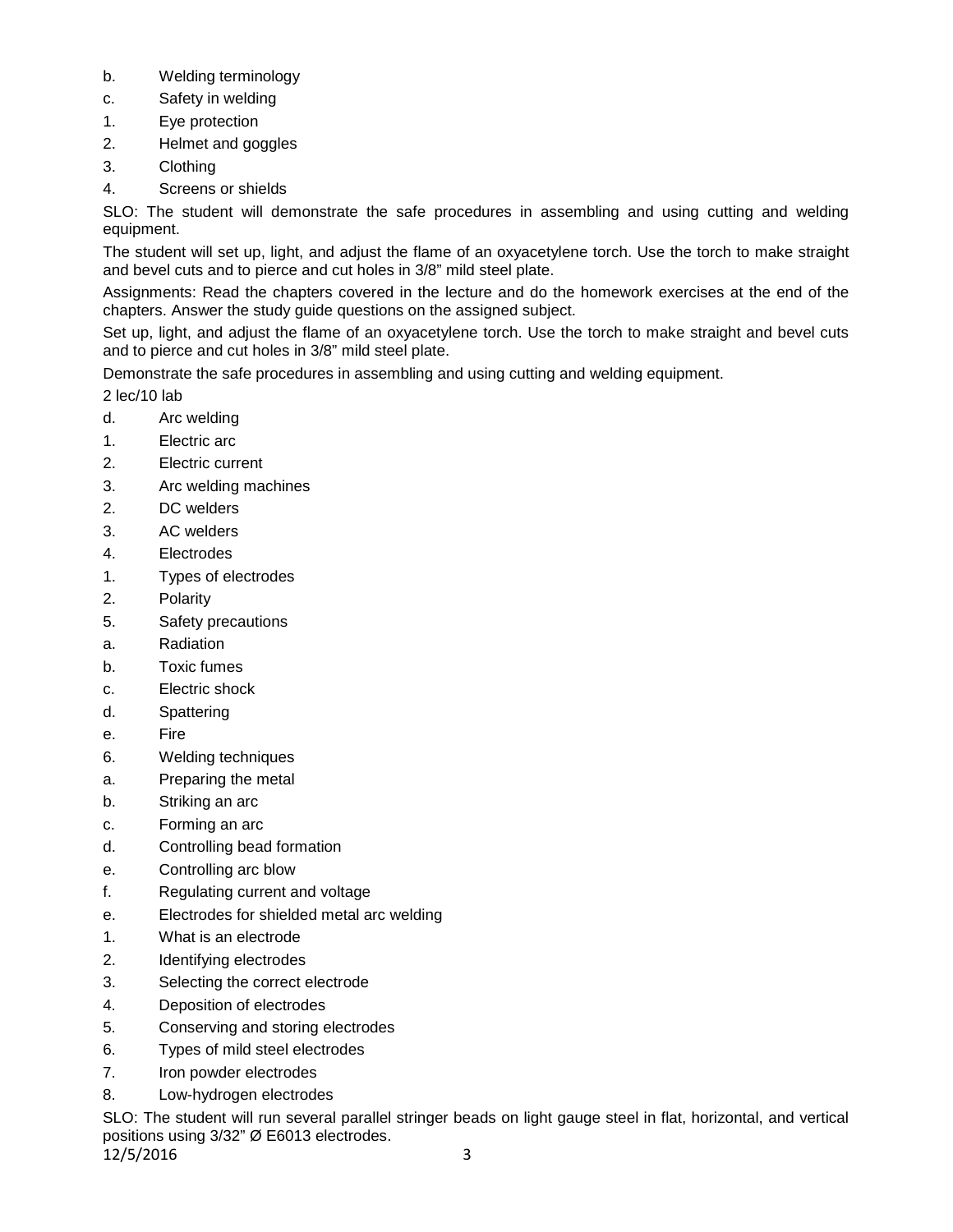Assignments: Read the chapters covered in the lecture and do the homework exercises at the end of the chapters. Answer the study guide questions on the assigned subject.

Run several parallel stringer beads on light gauge steel in flat, horizontal, and vertical positions using 3/32" Ø E6013 electrodes.

2 lec/10 lab

- f. Flat position welding
- 1. Joint Design
- 2. Weld passes
- a. How to weld a butt joint
- b. Welding procedure
- c. Making a single-pass fillet lap weld
- d. Making a multiple-pass fillet lap weld
- e. Making a single-pass T-fillet joint
- f. Making a multiple-pass T-fillet joint
- g. How to make an outside corner weld
- g. Horizontal welding
- A. How to hold the electrode
- B. Multiple-pass horizontal welds
- h. Vertical welding
- 1. Electrode position and movement
- 2. Downhill welding
- 3. Uphill welding
- 4. Multiple-pass vertical welds
- i. Overhead welding
- a. Position for overhead welding
- b. Welding procedure
- c. Multiple-pass overhead welds

SLO: The student will make one acceptable multiple-pass "T" weld plate in the vertical uphill position, using 1/8" Ø E6013 electrodes. The student will demonstrate the ability to make acceptable vertical uphill fillet welds on 1/4" steel plate.

The student will demonstrate the ability to make acceptable overhead fillet welds on 1/4" steel plate.

Assignments: Read the chapters covered in the lecture and do the homework exercises at the end of the chapters. Answer the study guide questions on the assigned subject.

Make one acceptable multiple-pass "T" weld plate in the vertical uphill position, using 1/8" Ø E6013 electrodes.

Demonstrate the ability to make acceptable vertical uphill fillet welds on 1/4" steel plate.

Demonstrate the ability to make acceptable overhead fillet welds on 1/4" steel plate.

2 Hours

Final exam

# **METHODS OF INSTRUCTION:**

- A. Lecture and discussion
- B. Visual aids
- C. Demonstrations
- D. Group hands-on exercise
- E. Individual hands-on exercise
- F. One-on-one hands-on instruction

# **METHODS OF EVALUATION:**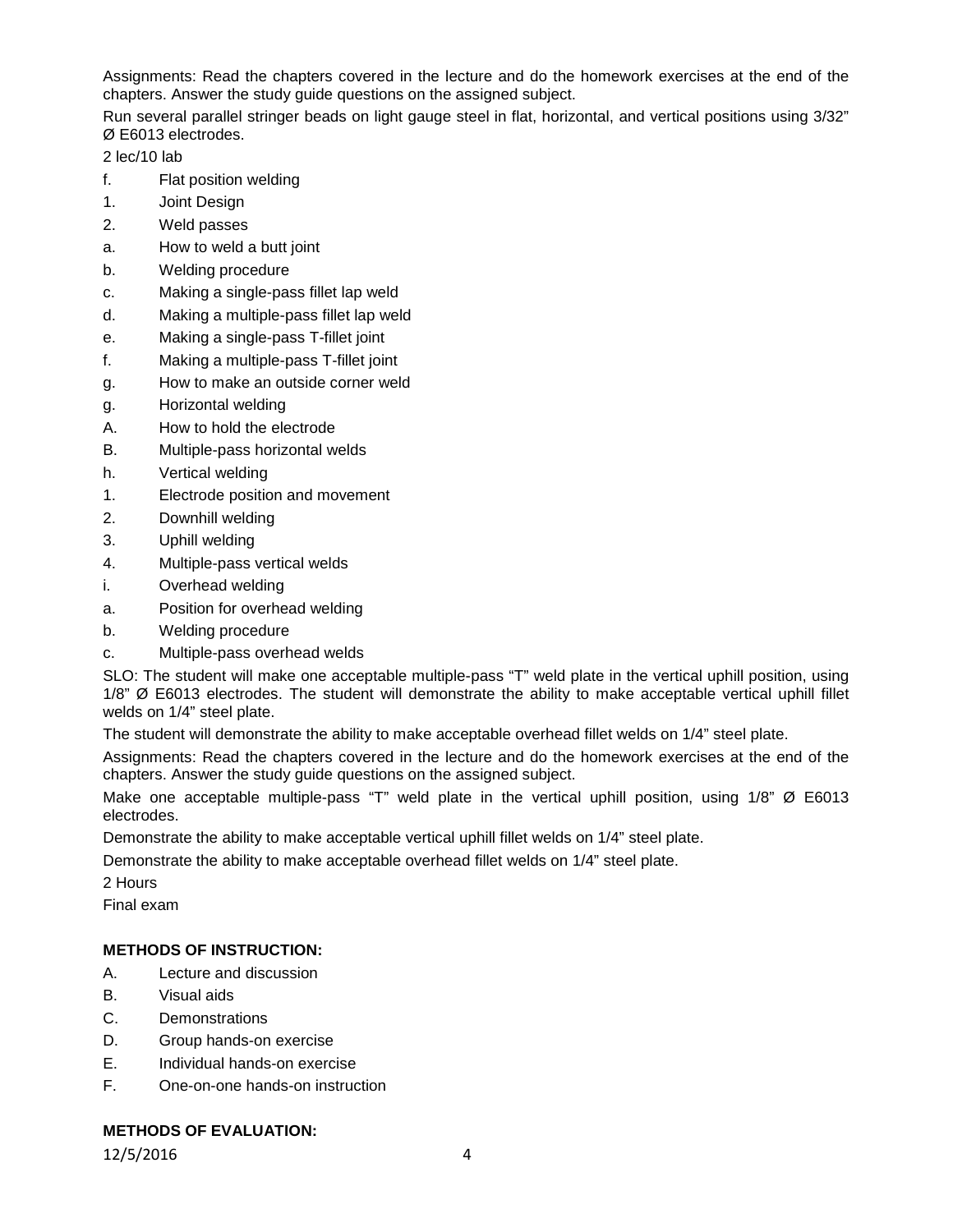The types of writing assignments required: Written homework Reading reports Lab reports Essay exams The problem-solving assignments required: Homework problems Field work Lab reports **Quizzes** Exams The types of skill demonstrations required: Class performance Field work Performance exams The types of objective examinations used in the course: Multiple choice True/false Matching items Completion Other category: None The basis for assigning students grades in the course: Writing assignments: 10% - 20% Problem-solving demonstrations: 10% - 40% Skill demonstrations: 30% - 70% Objective examinations: 10% - 20% Other methods of evaluation: 0% - 0%

### **REPRESENTATIVE TEXTBOOKS:**

Required:

Barclay, CTCNC. Construction Safety Orders 1 & 2, Introduction to Welding and Cutting. Thomas West, CTCNC, 2013. Or other appropriate college level text.

Reading level of text, Grade: 10Verified by: publisher/dvt

### **ARTICULATION and CERTIFICATE INFORMATION**

| Associate Degree: |  |  |  |  |
|-------------------|--|--|--|--|
| CSU GE:           |  |  |  |  |
| IGETC:            |  |  |  |  |
| CSU TRANSFER:     |  |  |  |  |
| Not Transferable  |  |  |  |  |
| UC TRANSFER:      |  |  |  |  |
| Not Transferable  |  |  |  |  |

## **SUPPLEMENTAL DATA:**

Basic Skills: N Classification: Y 12/5/2016 5